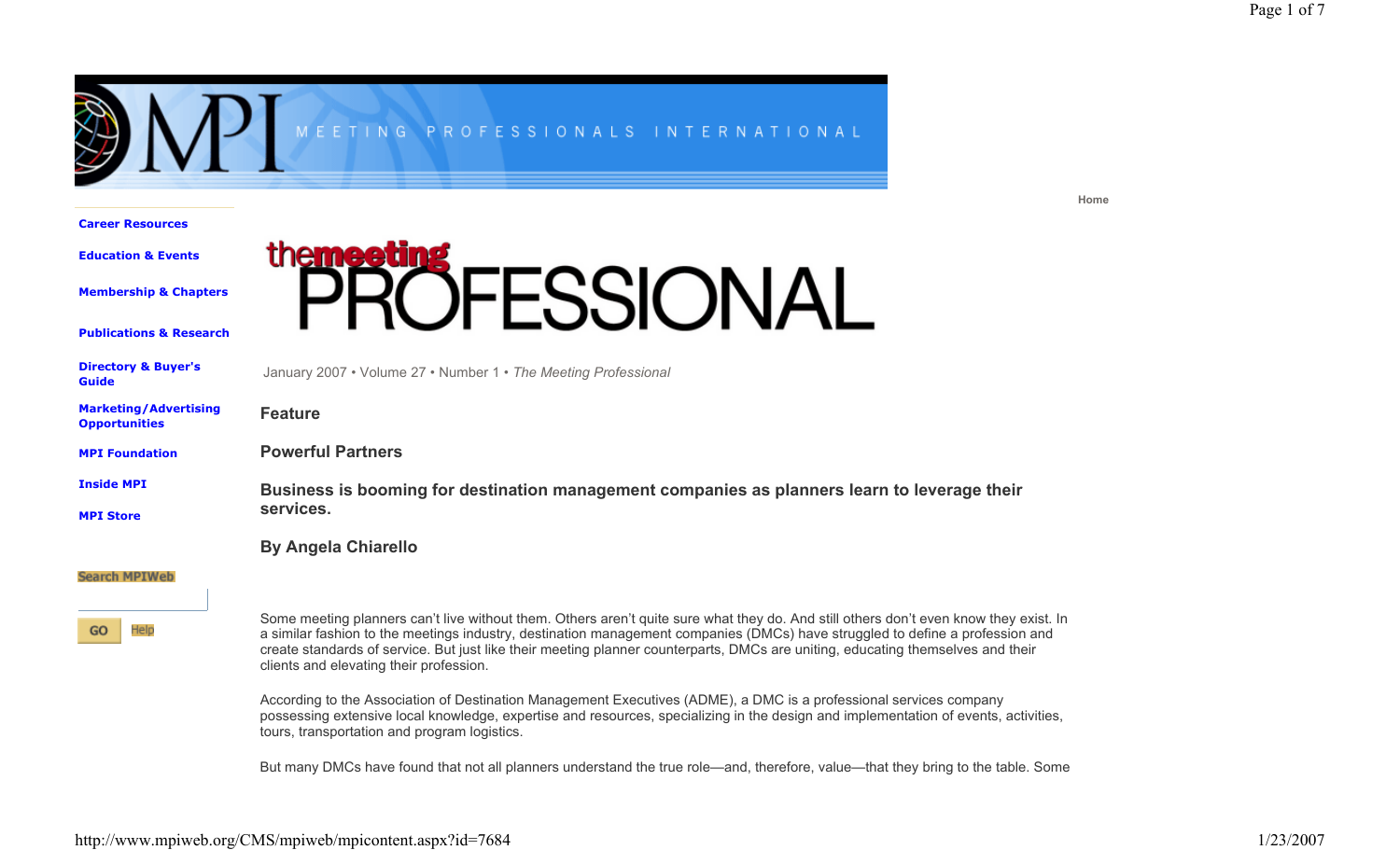planners feel guilty "outsourcing" their work.

"When I first started planning, I didn't use DMCs," said Laura Shelton, CMP, president of Fusion Meetings & Events in Alexandria, Va., and a member of the MPI Potomac Chapter. "I'm planning and don't need someone to do that for me. Now I have a better understanding of the local expertise a DMC can provide."

### **WHAT ARE DMCs?**

"In the early days of DMCs, most were owned and operated by stay-at-home women who worked from their kitchen tables," said Pat Schaumann, CMP, CSEP, DMCP, president of MAC Meetings and Events in St. Louis and a member of the MPI St. Louis Area Chapter. "These pioneers were able to launch an industry that today boasts [huge] annual buying power."

DMCs are fairly new. The rise of meetings and conventions in the 1970s created new service needs, and transportation companies saw an increase in requests for various types of vehicles (buses, limousines, etc.), as well as for additional services. The term "ground operator" made a lot of sense.

"When I started out, we were called 'ground operators,'" said Stephan Block, a DMC veteran and president of Conference Travel DMC in Sedona, Ariz. "We basically did just that—provided and managed transportation for groups [on the] ground.

Very soon, however, planners began asking us to deliver more and different kinds of destination services—gifts, entertainment, offsite venues, catering and charter air travel. Along with this expanded level of service, planners began asking for creative ideas and themes to incorporate into their programs."

Once ground operators began providing these new services, the term "destination management" emerged as a more accurate way of describing what DMCs were actually doing.

Today, DMCs pride themselves on local knowledge and helping their clients unlock the secrets of their respective cities—or destinations. Nicole Marsh, CMP, DMCP, likes to think of a DMC as a city's concierge.

"Our role in this industry is to be experts in our destinations and know what our cities have to offer," said Marsh, president and owner of The Arrangers, a Denver-based DMC. She is also a member of the MPI Rocky Mountain Chapter and the current ADME vice president of finance.

# **WORKING WITH DMCS**

How does this expertise help planners?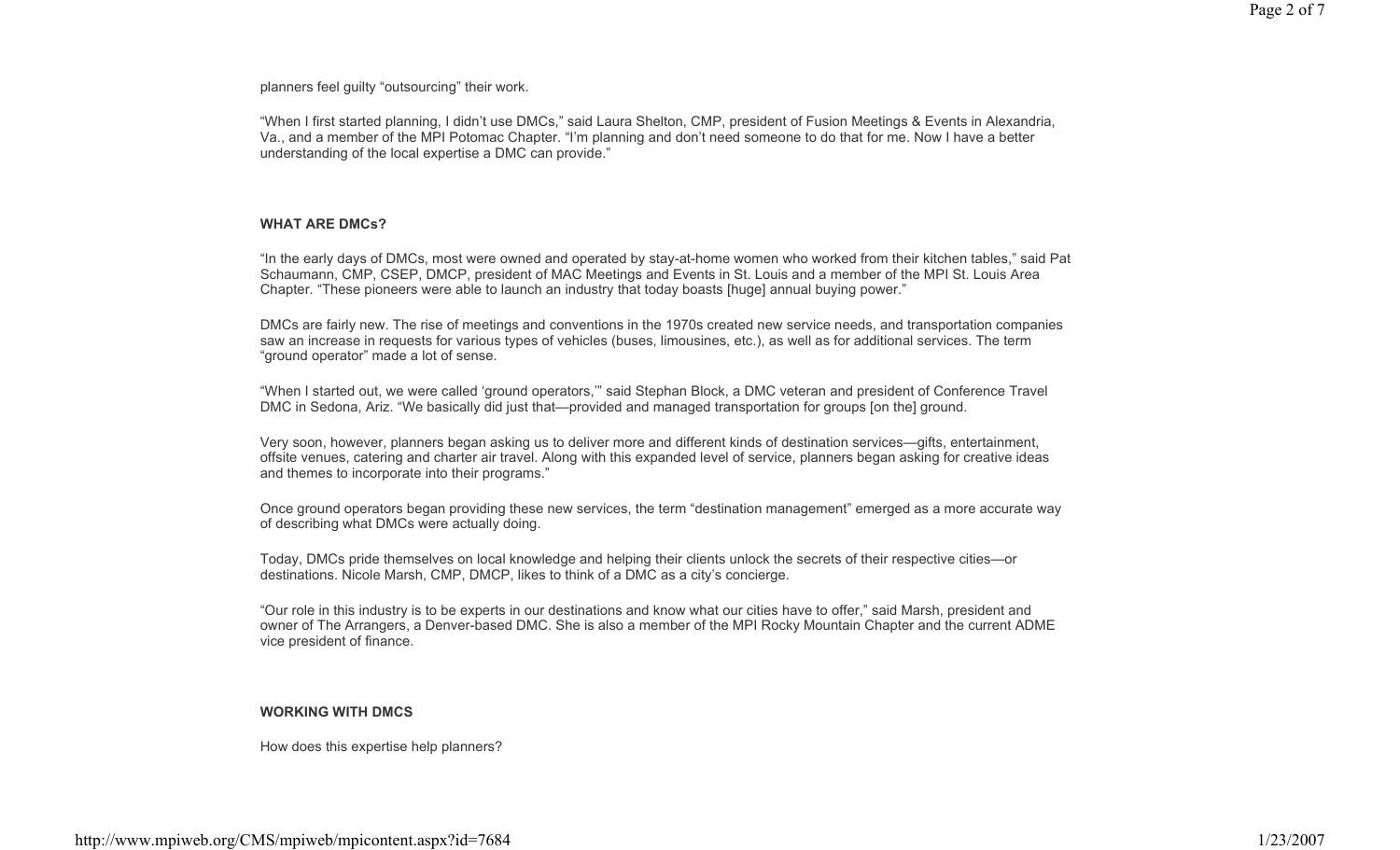"In a complicated business where planners normally have just one chance to get it right, the use of a DMC is like an insurance policy for a successful meeting or event," Block said. "Although planners know meetings, they often have no experience or knowledge of the intricacies of a particular destination, whereas a local DMC will have conducted dozens, if not hundreds, of programs there. This level of specialized local knowledge and expertise is critical, and the best planners know how to use it to their advantage."

Many DMCs like to use an analogy attributed to Christopher H. Lee, DMCP, CEO of California-based ACCESS Destination Services and a member of the MPI San Diego Chapter: Very few people have the ability to build a house themselves, without the use of an architect and a general contractor. The same goes for meetings.

"If you were building a new house, would you do it completely on your own?" Schaumann asked. "Would you do the architectural design, order the materials, lay foundations, do the concrete work, etc.? Would you have all the tools you need to build that house? Once you realized that you were not a professional builder, you would have already invested—and lost—a great deal of money and time. Because you were not a professional, you made mistakes. Now you have to hire professionals to build the house and start all over again."

Mike Lyons, president and CEO of GEP Philly and ADME director of marketing, puts it this way: "A general contractor's job is to build your house on time and on budget. But that contractor doesn't actually hammer the nails or act as a plumber or electrician. That contractor finds the best subcontractors and is on site every day. It's the same thing with DMCs and events. When the meeting planner arrives on site, everything is there and set up. We didn't drive the bus or arrange the flowers—we made it happen."

At a time when planners are being asked to do more with less, DMCs can be an important weapon in planners' arsenals.

"Look at the metrics," Schaumann suggested. "Planners who do not use DMCs need to put a pencil to the time, money and effort spent on making the right logistical decisions for their meetings. DMCs know their cities inside and out—what streets are closed, what festivals or local events might disrupt the planner's program, which restaurants and venues are best and which to avoid and many other local particulars. They are familiar with hospitals, pharmacies (for midnight emergencies), the police department and other pertinent emergency contacts."

Going one step further, DMCs see meeting planners as the meeting experts.

"Extension of the team is critical," Marsh said. "[Planners] are working on so many other elements of the meeting. We can take off their plates the things that are right in our backyard. They can set it aside and know that it's being done and done professionally."

Marsh says the cumulative hours a planner can spend researching and finding vendors is unimaginable, while a single call to a DMC nets the best contacts in each city.

"Our job is to make a planner look good," said Lyons, a member of the MPI Philadelphia Area Chapter. "Planners plan meetings. This includes the educational content, making sure speakers are lined up and objectives are met. The meeting planner should be focusing on those things in order to get the maximum value for the money they spend. We help the meeting planners deal with some of the logistics."

Lyons likes the term "curb-side out." He says meeting planners are in charge of everything inside the meeting facility and/or hotel—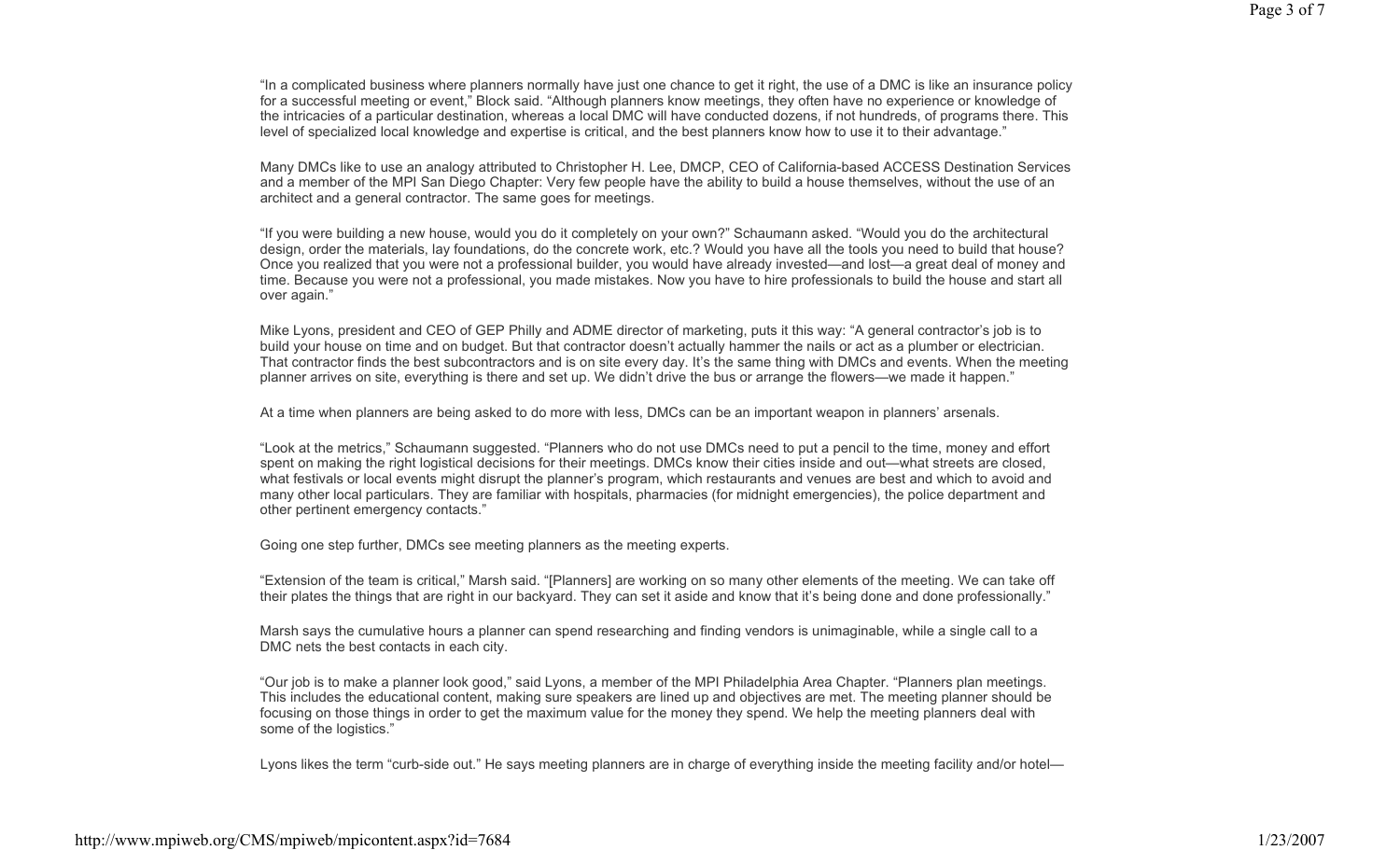rooms, audiovisual and more. But from the time the group leaves the curb of the hotel and ventures out into the city, that's where the DMCs can provide the most valuable service.

"It's amazing what you can learn from them, the hidden areas of every city they can show you," Shelton said. "When you visit a new city, it's always more fun when you have a local showing you around. Same with a DMC—that's what DMCs do."

### **STRATEGIC PARTNERS**

In addition to local expertise, DMCs are becoming strategic partners in helping planners meet their meeting objectives. In the same way that planners are continually being asked to step up and be more strategic, DMCs are also developing strategies to help planners—and themselves—move to the next level.

Laura Rednour, president of Carlsbad, Calif.-based PRA Destination Management Inc., knows how important strategic objectives are to planners and sees DMCs moving away from a primarily vendor role and becoming a partner.

"We look at it as not just back-end, but what are the meeting objectives and how can the city or destination meet those objectives," she explained. "It's good to get involved in the planning early because we may know things about the city that can help planners meet their objectives and suggest changes to the agenda in order to meet them. Historically, planners have wanted a more backend role. But as their focus changes, they're looking at us as strategic partners and involving us early. There's a lot we can handle for them and that translates into big-time savings. We focus on optimizing their time and their budgets. This allows planners to focus on the strategic aspects of the meeting—marketing, registration, content, etc."

PRA's Vice President of Industry Relations Madelyn Marusa, DMCP, sees the potential for a higher-level and more valuable relationship as planners become more strategic and understand the true value of DMCs.

"We still have the challenge of the one-time planner who may not understand DMCs," said Marusa, a member of the MPI San Diego Chapter. "But we're creating successful, win-win partnerships with experienced planners who know our value."

### **WORKING WITH DMCs**

Planners seem to have almost as many DMC horror stories as success stories. What happens after planners grasp the value of DMCs but before a positive, rewarding relationship has been established? Getting your DMC relationship off the ground can be a difficult task.

DMCs have a few suggestions for making the most of the relationship. Most importantly, share as much information as possible including the budget—and trust them to do their jobs.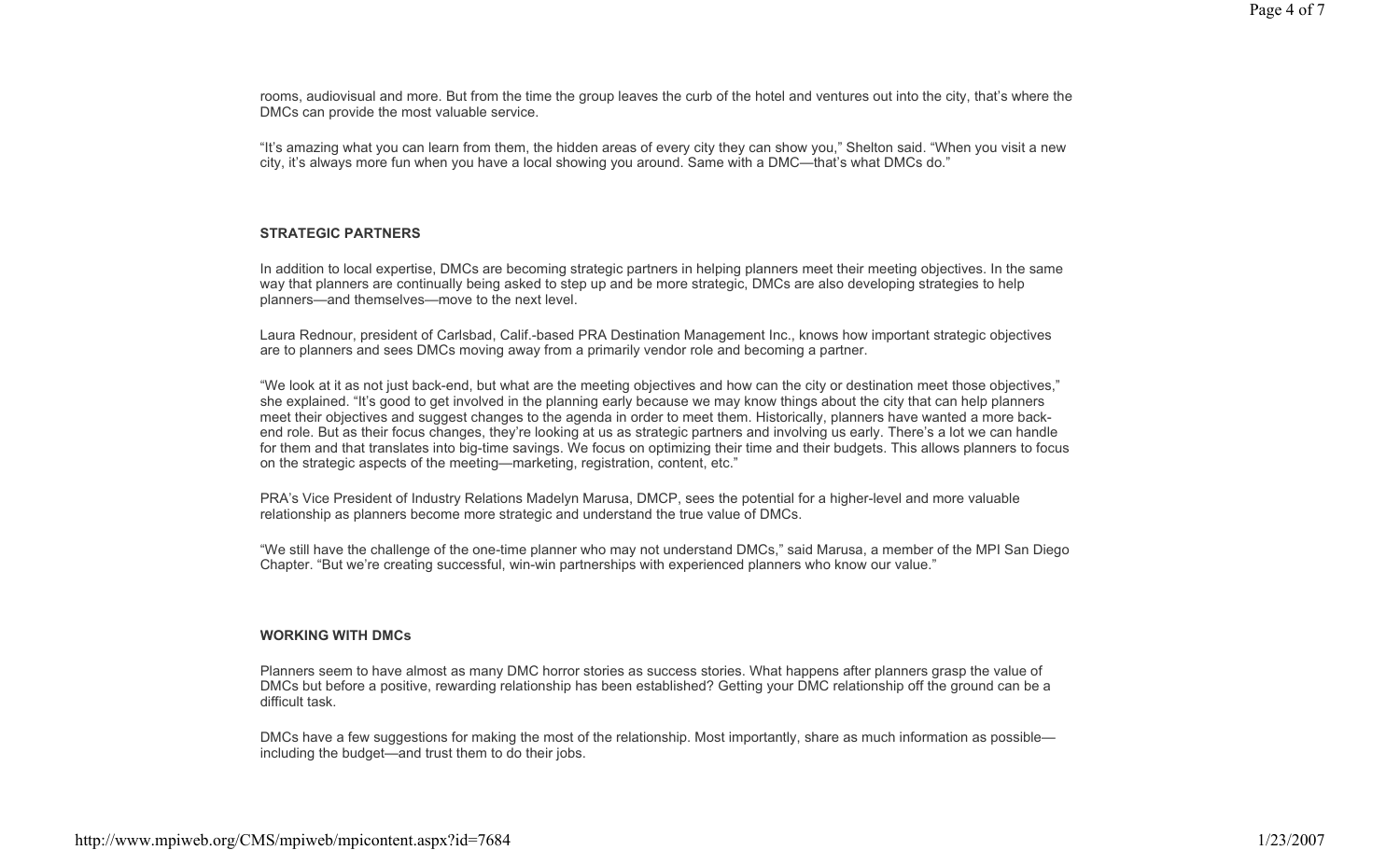"Get the DMC involved early because your options can be limited if you get DMCs involved too late," Marusa recommended. "If you're open about your budget and the meeting's objective, we can offer help on how to plan, manage your budget and manage suppliers."

Several DMCs mentioned planners' unwillingness to share their budgets up front. They attribute this to two things. Some planners worry that if they give DMCs specific numbers, the DMCs will spend every penny. Other planners don't want to reveal numbers because they're afraid they'll hamper DMC creativity. DMCs contend that neither of these is the case. The majority of DMCs want planners to get the most for their money. And, a good DMC can come up with a creative and exciting program no matter the budget.

"Share as much info as you can in the initial stages," Rednour advised. "Eventually you'll get to the budget and it will limit the program. Talk about it up front or provide a range—basic program and possible add-ons. Going into ranges will even help us. We need to know before getting started."

Once you've selected your DMC, trust them.

"Very simply, the meeting planner has to recognize the value of a DMC," Lyons said. "Place your trust and faith in a DMC to do the job you've hired them to do."

Another reason to arm DMCs with as much information as possible: attendees.

"We're out there," Marsh said. "Often, we're the ones meeting your attendees at the airport or assisting on the ground. The more knowledge a planner can give us, the better we can make [the planner] look. You'd be surprised at the number of times we're asked questions about the program by attendees and it makes us and the client look great if we know, rather than saying, 'I don't know, go talk to the meeting planner.' The meeting planner doesn't have time and it makes us all look bad."

# **TRENDS/FUTURE**

Looking ahead, there are changes afoot in the DMC industry—some exciting, others challenging. Just like other business sectors, more and more DMCs are finding strength in numbers. Whether through franchises, umbrella organizations or multiple offices in different destinations, DMCs that are part of larger structures find themselves better able to invest in technology infrastructure, offer more services to their clients and consolidate their buying power.

"We're a franchise company," PRA President Rednour explained. "We're locally owned and operated and we can offer planners a level of standardization and consistency. Because compliance is tied into franchising, everyone delivers similar client experiences.

"We can also save a lot of re-learning because we use a centralized system for all client information and history. Everyone companywide knows how a specific planner works and what their groups like. We know history, what worked, what didn't—we're already ahead of the game when talking to a client."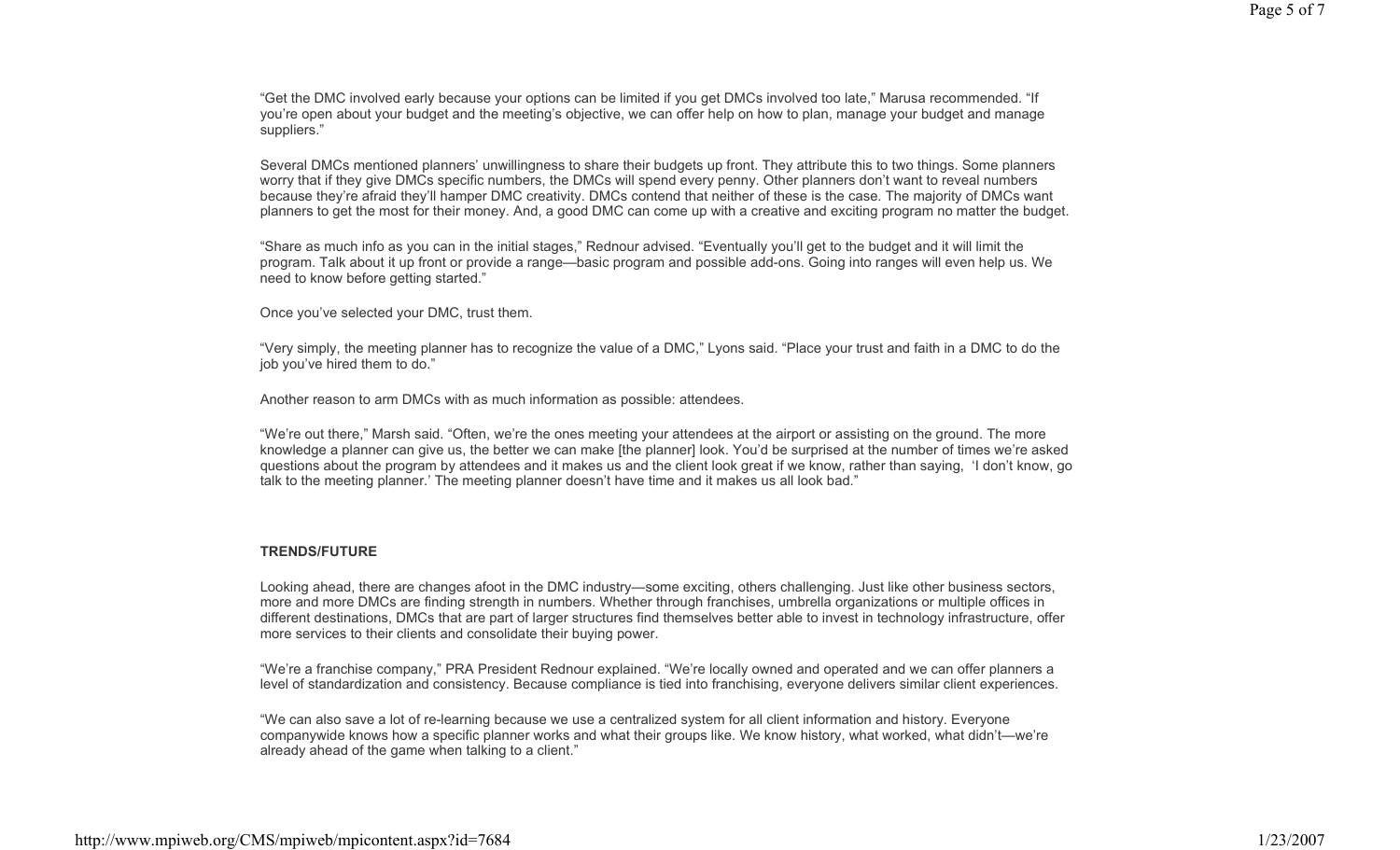Marusa adds that PRA can deliver volume pricing and standardized contracts, which are things purchasing and procurement departments can appreciate.

These kinds of organizations or structures can also be a positive marketing measure. For example, Lyons' GEP Philly is a member of Global Events Partners (GEP).

"The vision of GEP Founder Chris White was to create a first-class, worldwide network of DMCs that would enable a meeting planner having a meeting anywhere to make one phone call because we have most of the major destinations worldwide covered," he explained. "The idea is that GEP partners with the best DMC in each location. Those DMCs have to meet certain criteria to become—and stay—a member of GEP."

For planner Laura Shelton, DMC selection is important.

"Most of the DMCs I use are part of GEP," she said. "I go through them because I know there is a review process in place."

Technology is playing a more prominent role in the business of DMCs as well.

"Clients expect Web-based applications," Schaumann said. "Sophisticated systems, security, networks, e-mail and instant messaging communication, online research tools and applications and industry software are just a few of the technology effects on DMCs.

PRA's Rednour concurs.

"Technology is playing a big part in our business," she said. "People are looking for 24/7 convenience."

She—along with several of her colleagues—mentions managing accounts online, tracking histories, submitting RFPs and accessing reports.

"But one crucial element of our business that high tech will never replace is high touch, both in terms of personally communicating and effectively understanding client needs, as well as connecting the realities of the destination as it fits those needs," Block said. "Destination [management is] the kind of knowledge industry that is outsource-proof."

Like the rest of the meetings industry, DMCs are optimistic about their current business and the future.

"Despite several years of declining business in the early 2000s, 2005 to 2007 look like banner years for DMCs," Schaumann said. "The recovery is overwhelming as witnessed by increased planner budgets and the increased booked business in [most] cities."

DMCs are using this time to elevate their profession and educate the industry on their true value. The more planners understand the role of DMCs, the more successful both sides can be. **TMP**